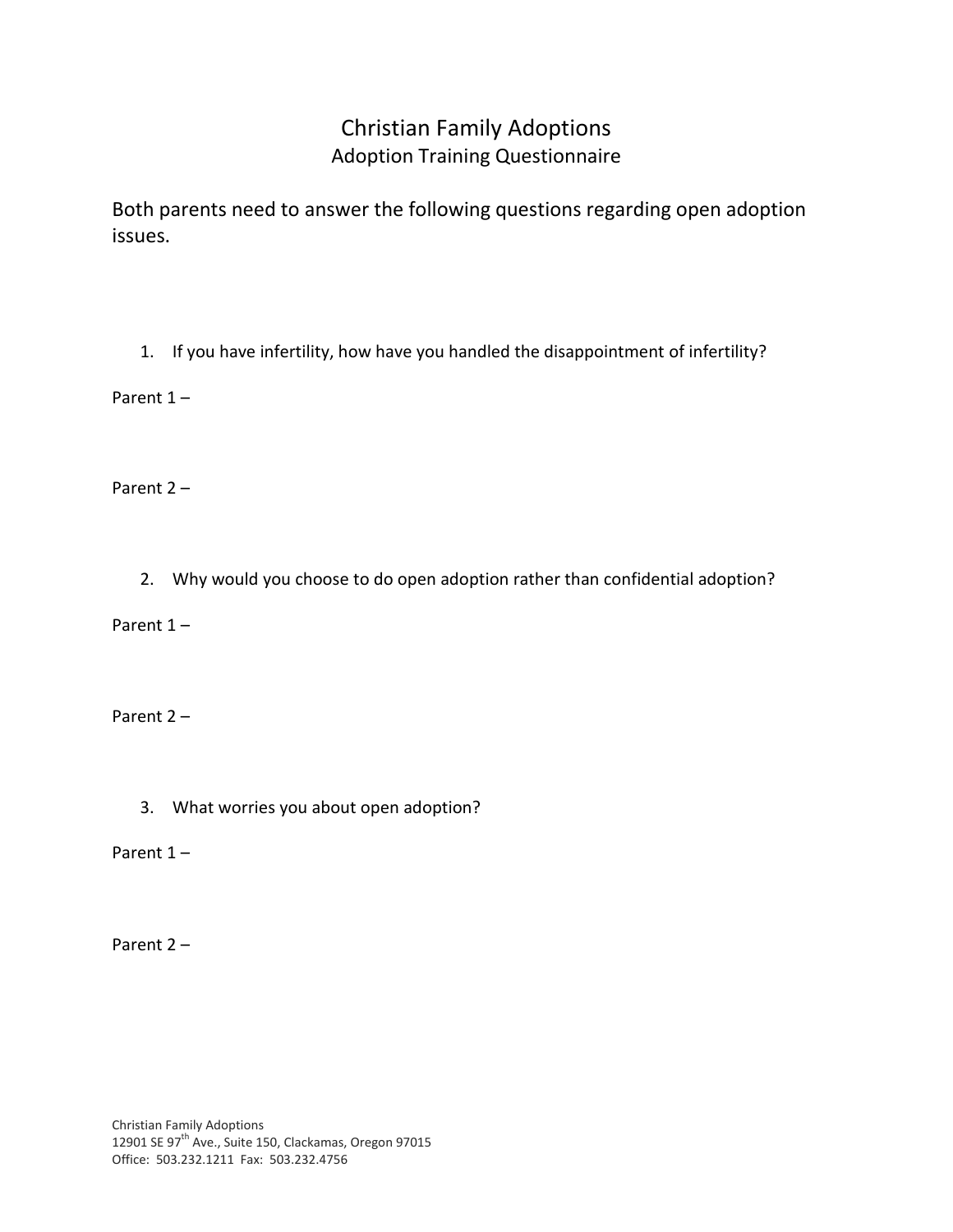4. What is the best thing about open adoption?

Parent 1 –

Parent 2 –

5. What are your thoughts about sharing your full identity with the birth family?

Parent 1 –

Parent 2 –

6. What are your thoughts about meeting the birth parents?

Parent 1 –

Parent 2 –

7. How do you hope the hospital experience will work out?

Parent 1 –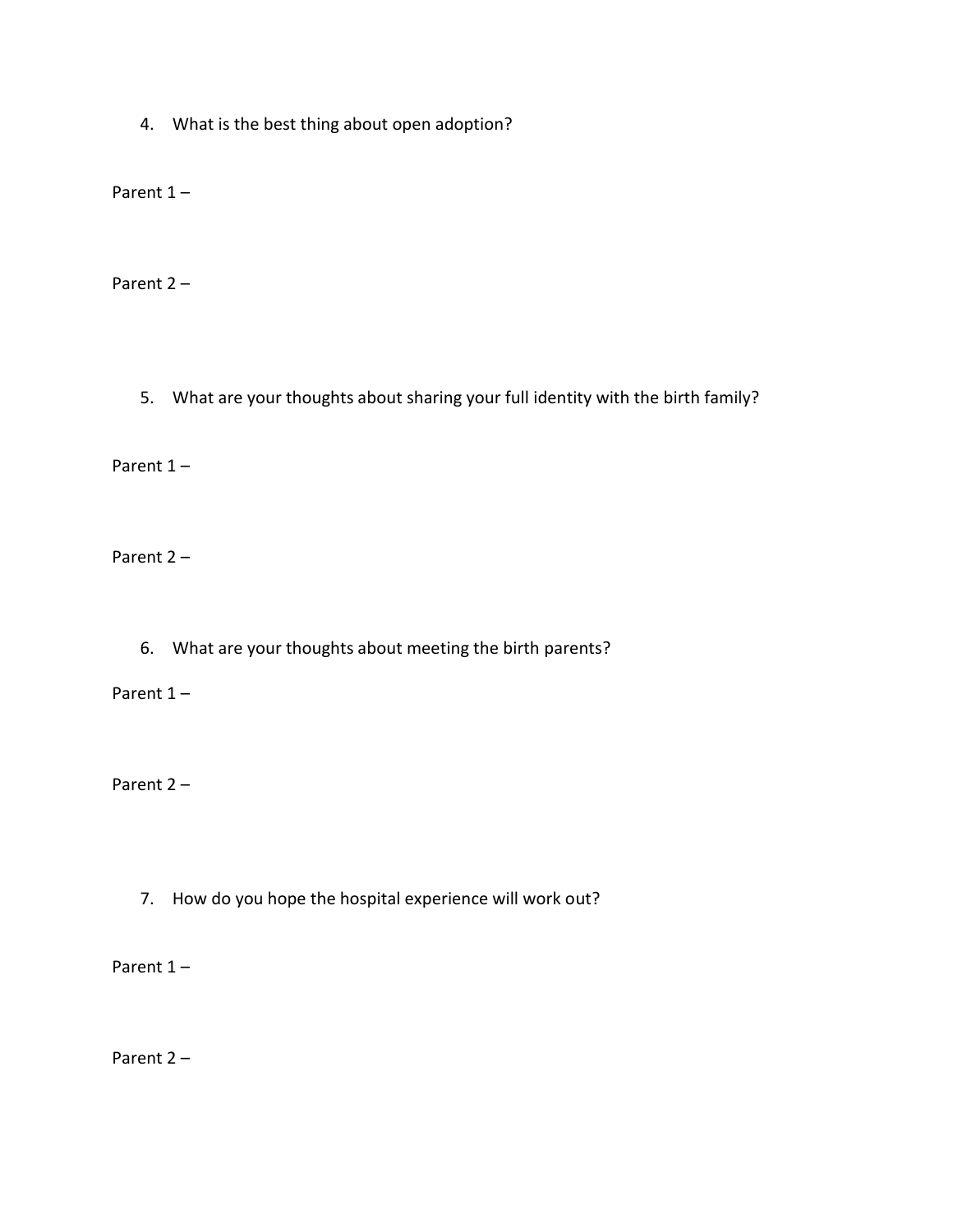8. How might you handle things if the baby is born unwell?

Parent 1 –

Parent 2 –

9. What might you expect of the birth parents if they have a change of heart?

Parent 1 –

Parent 2 –

10. What are your thoughts about receiving gifts from the birth family?

Parent 1 –

Parent 2 –

11. What are your thoughts about communication and contact with the birth family in the years ahead?

Parent 1-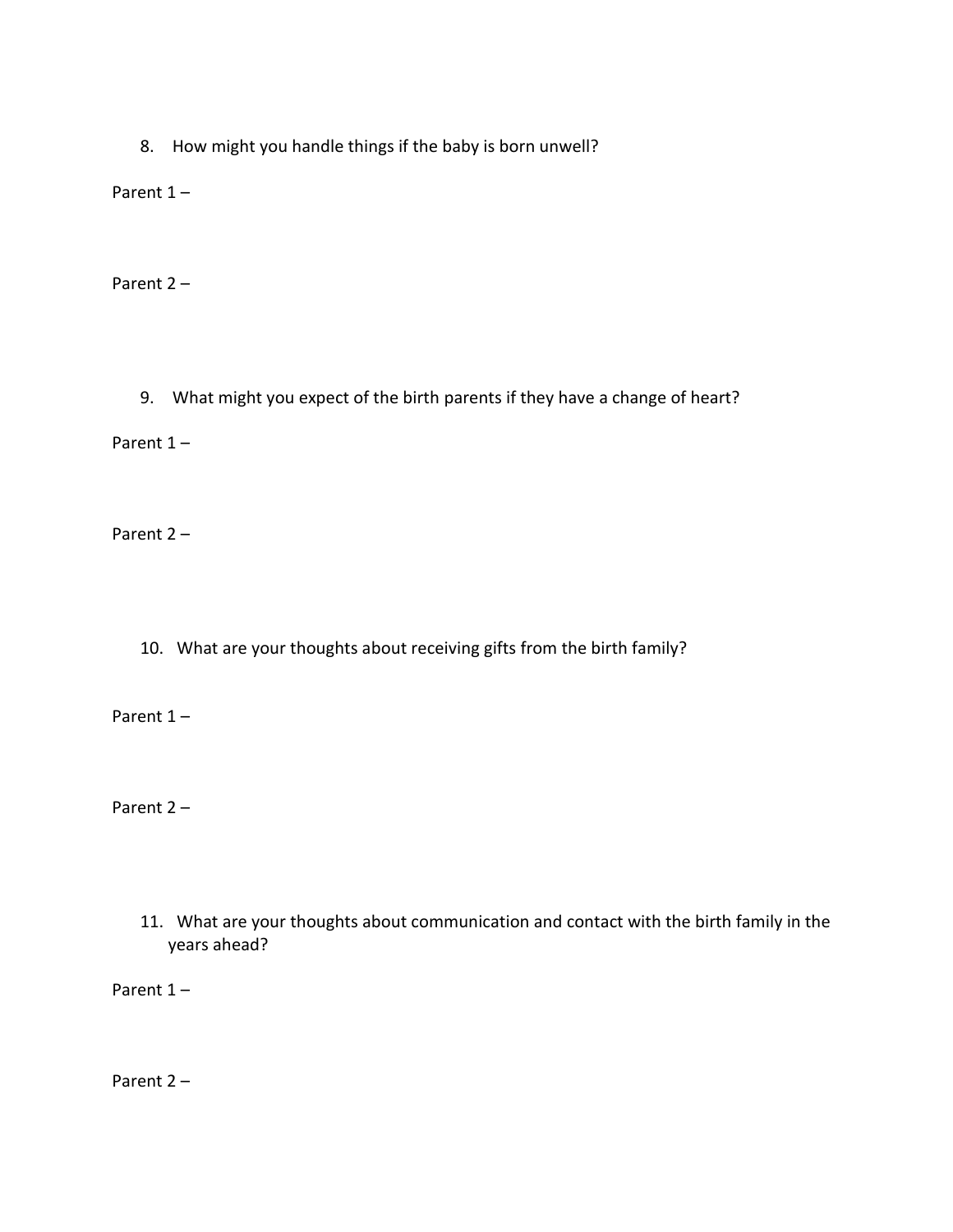12. How will you inform your child that he or she is adopted?

Parent 1 –

Parent 2 –

13. What in your experience equips you to understand birth parents?

Parent 1-

Parent 2 –

14. In your imagination, how would you feel if you were adopted through open adoption?

Parent 1 –

Parent 2 –

15. What are your thoughts about participating in a plan which offers no opportunity for communication with the birth family?

Parent 1 –